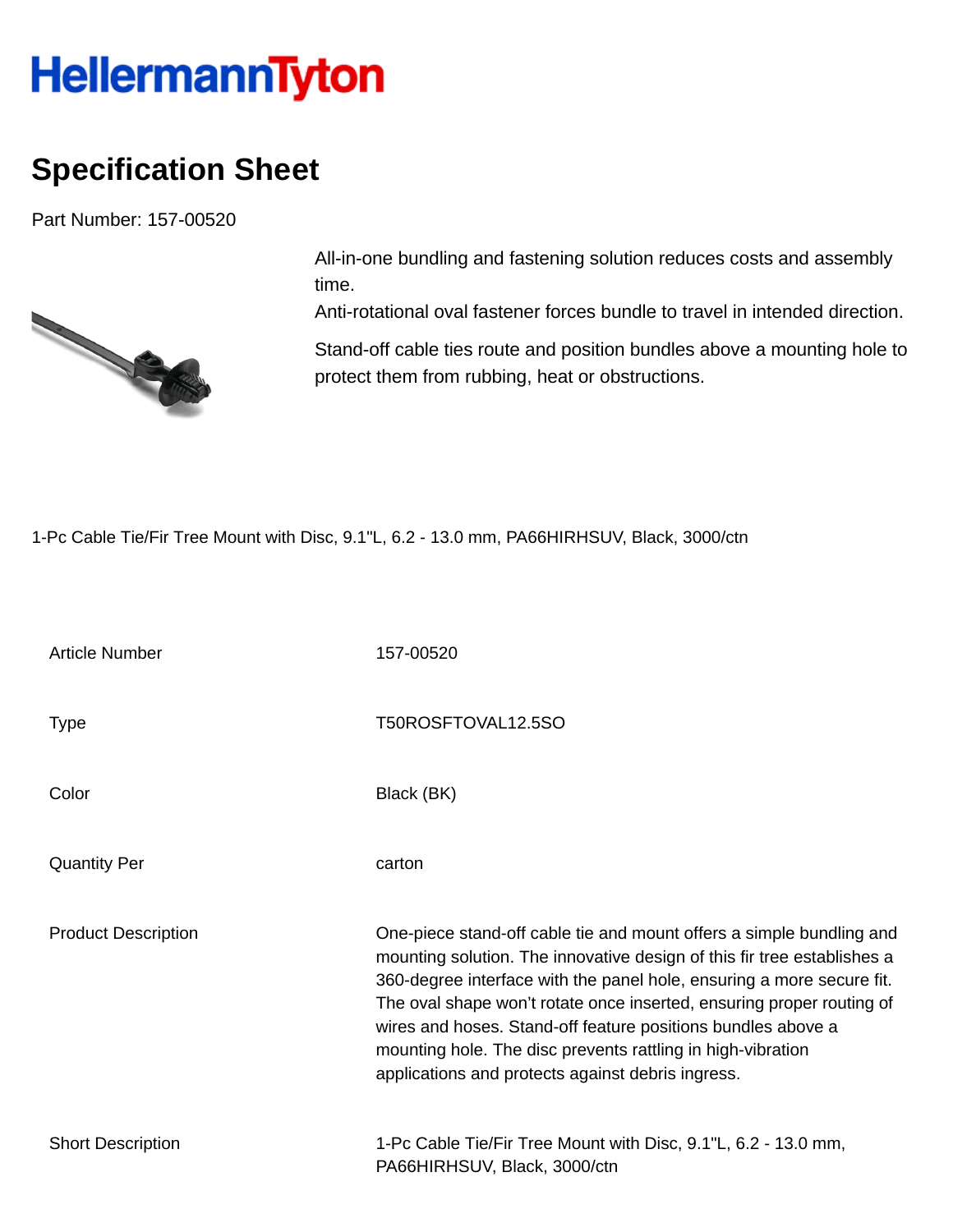| Minimum Tensile Strength (Imperial)   | 50.0                    |
|---------------------------------------|-------------------------|
| Minimum Tensile Strength (Metric)     | 222.4                   |
| Length L (Imperial)                   | 9.11                    |
| Length L (Metric)                     | 231.3                   |
| Offset Length (Imperial)              | 0.49                    |
| <b>Offset Length (Metric)</b>         | 12.5                    |
| <b>Fixation Method</b>                | Fir Tree for oval holes |
| <b>Identification Plate Position</b>  | none                    |
| <b>Releasable Closure</b>             | <b>No</b>               |
| Width W (Imperial)                    | 0.20                    |
| Width W (Metric)                      | 5.1                     |
| <b>Bundle Diameter Min (Imperial)</b> | 0.08                    |
| <b>Bundle Diameter Min (Metric)</b>   | 2.0                     |
| <b>Bundle Diameter Max (Imperial)</b> | 1.97                    |
| <b>Bundle Diameter Max (Metric)</b>   | 50.0                    |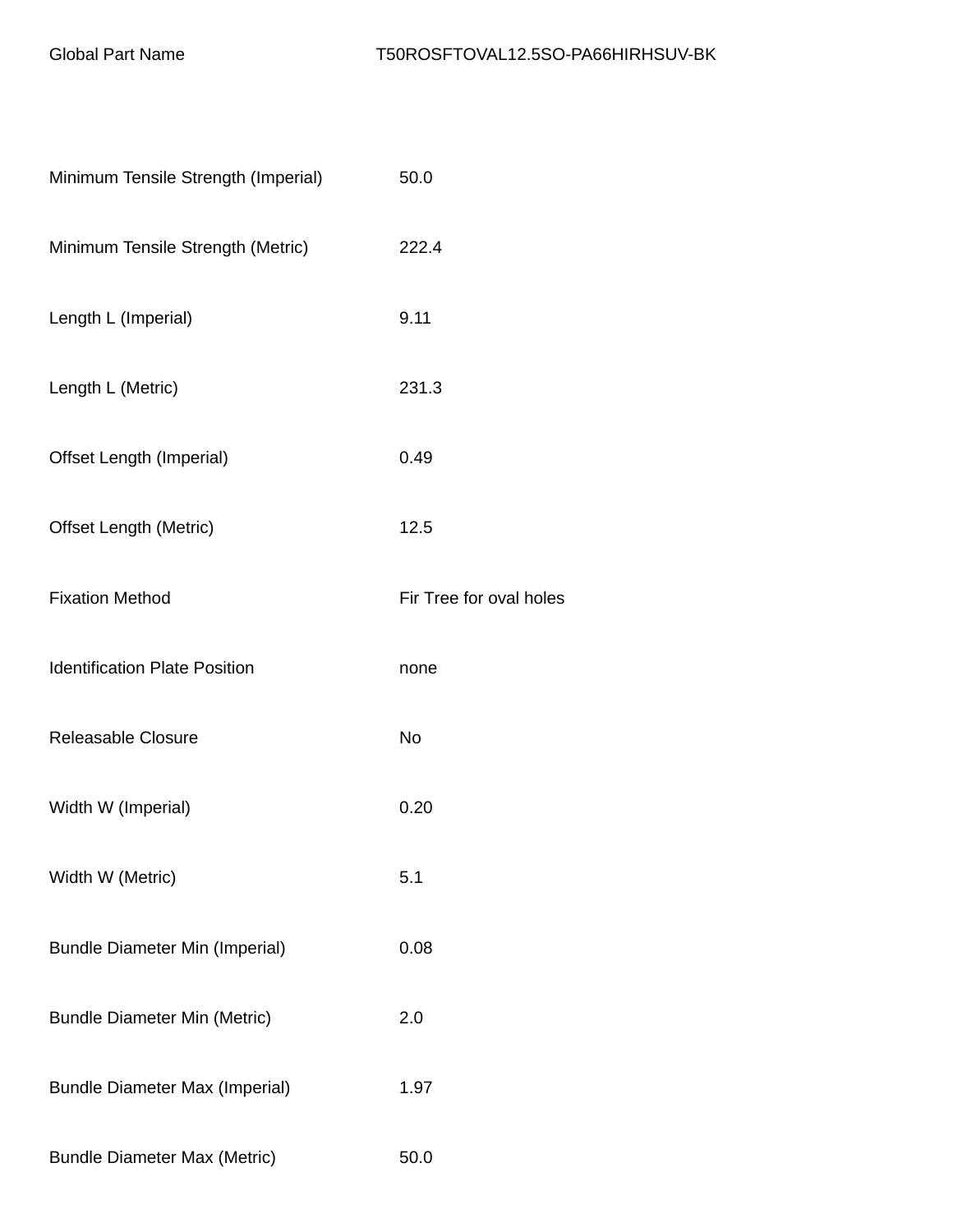| Height H (Imperial)                     | 0.51                                                    |
|-----------------------------------------|---------------------------------------------------------|
| Height H (Metric)                       | 12.85                                                   |
| Panel Thickness Min (Imperial)          | 0.98                                                    |
| Panel Thickness Max (Imperial)          | 0.24                                                    |
| Panel Thickness Min (Metric)            | 0.6                                                     |
| Panel Thickness Max (Metric)            | 6.2                                                     |
| Mounting Hole Diameter D (Imperial)     | 0.24 x 0.48 " 0.25 x 0.50 " 0.25 x 0.51 " 0.27 x 0.47   |
| Mounting Hole Diameter D (Metric)       | 7.0 x 12.0 mm 6.2 x 12.2 mm 6.5 x 13.0 mm 6.5 x 12.5 mm |
| Mounting Hole Diameter D Min (Imperial) | 0.24                                                    |
| Mounting Hole Diameter D Max (Imperial) | 0.51                                                    |
| Mounting Hole Diameter D Max (Metric)   | 13.0                                                    |
| Disc Diameter (Metric)                  | 17.63 x 23.63                                           |
| Disc Diameter (Imperial)                | $0.69 \times 0.93$                                      |

| Material                 | Polyamide 6.6 high impact modified, heat and UV stabilized<br>(PA66HIRHSUV) |
|--------------------------|-----------------------------------------------------------------------------|
| <b>Material Shortcut</b> | PA66HIRHSUV                                                                 |